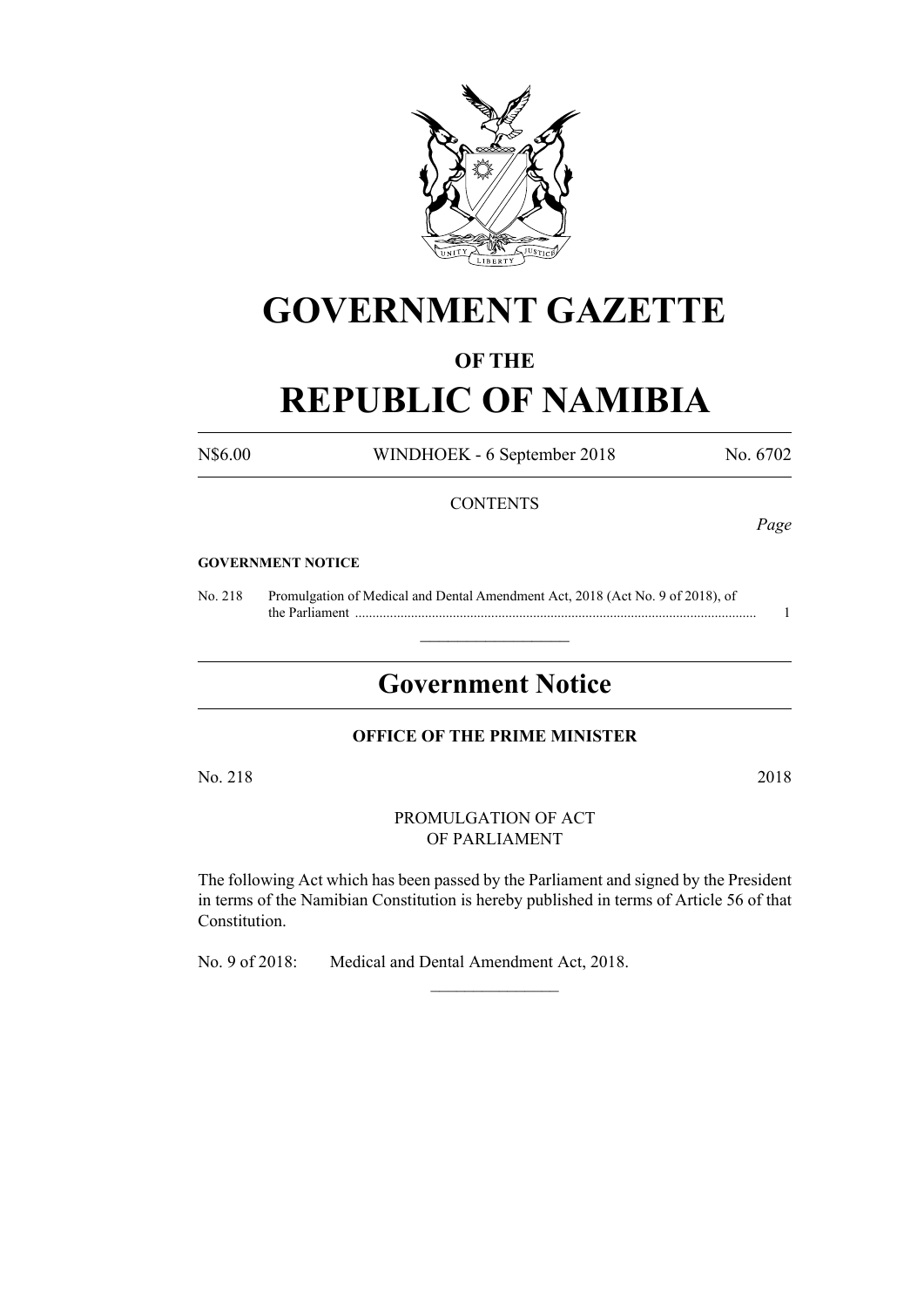## **Act No. 9, 2018 MEDICAL AND DENTAL AMENDMENT ACT, 2018 EXPLANATORY NOTE:** \_\_\_\_\_\_\_\_\_\_\_ Words underlined with a solid line indicate insertions in existing provisions. [ ] Words in bold type in square brackets indicate omissions from existing provisions.

### **ACT**

#### **To amend the Medical and Dental Act, 2004, so as to make provision for the appointment of members of the Medical and Dental Council; and to provide for incidental matters.**

*(Signed by the President on 20 August 2018)* 

**BE IT ENACTED** as passed by the Parliament, and assented to by the President, of the Republic of Namibia, as follows:

#### **Amendment of section 1 of Act No. 10 of 2004**

**1.** Section 1 of the Medical and Dental Act, 2004 (hereafter referred to as the "Principal Act") is amended by the substitution for the definition of "member of the Council" of the following definition -

" "member of the Council" means a member of the Council appointed **[, designated or elected, as the case may be,]** in terms of section 7;".

#### **Substitution of section 7 of Act No. 10 of 2004**

**2.** The following section is substituted for section 7 of the Principal Act -

#### **"Composition of Council**

**7.** (1) The Council consists of the following members appointed by the Minister -

- (a) the Permanent Secretary as an *ex officio* member, and if the Permanent Secretary is not registered as a medical practitioner, the Minister must appoint a staff member of the Ministry who is registered as a medical practitioner and whom the Minister regards as a suitable person to be a member of the Council;
- (b) one person, nominated by the Vice Chancellor of the University of Namibia, who is a registered person involved in the tuition, education or training of persons to qualify, on the completion of the tuition, education or training, for registration in terms of this Act;
- (c) a legal practitioner nominated by the Council of the Law Society referred to in section 45 of the Legal Practitioners Act, 1995 (Act No. 15 of 1995);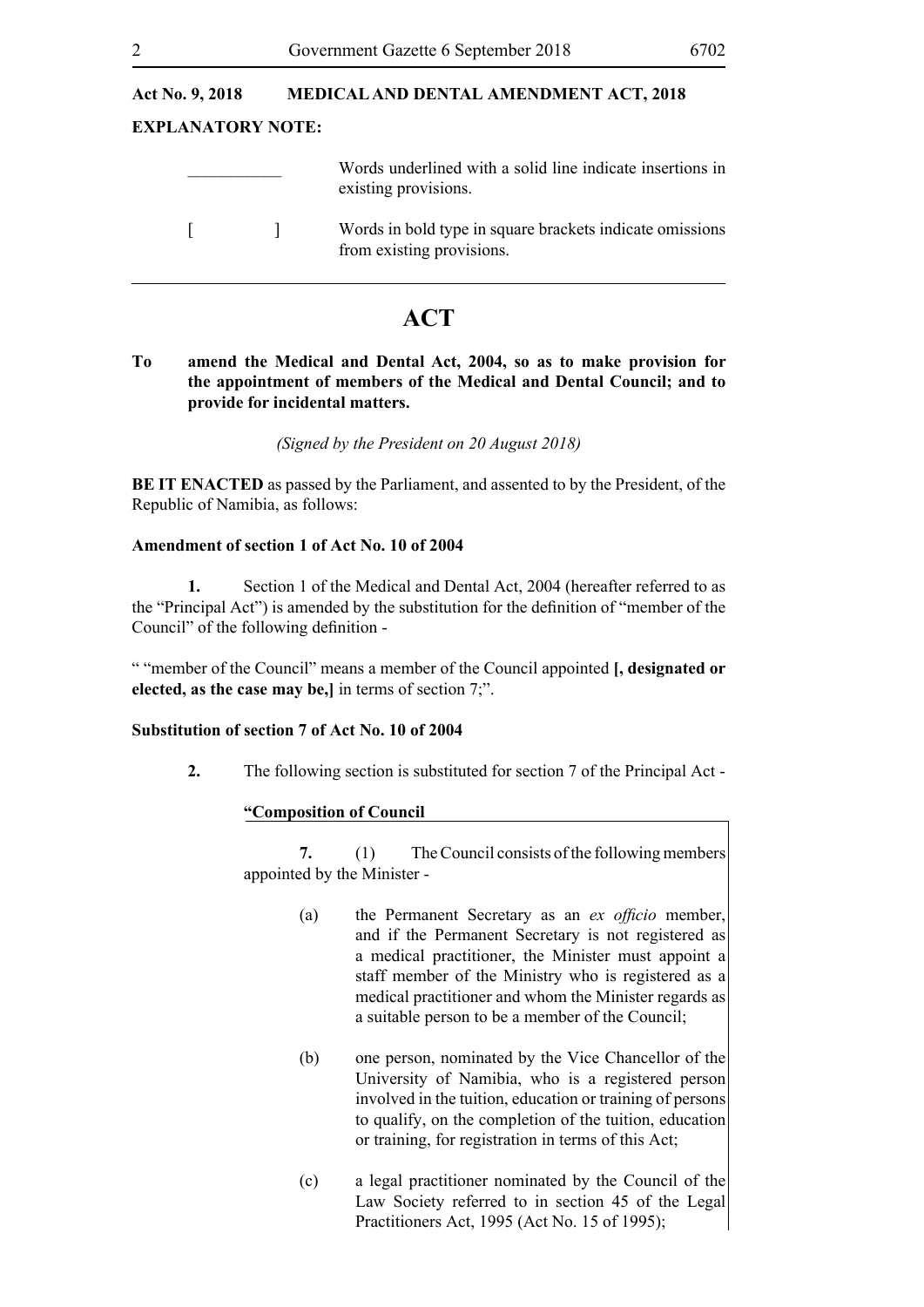#### 6702 Government Gazette 6 September 2018 3

#### **Act No. 9, 2018 MEDICAL AND DENTAL AMENDMENT ACT, 2018**

- (d) one person who is not a registered person; and
- (e) not less than four but not more than eight persons nominated by the associations, societies or unions representing the interests of the medical and dental professions -
	- (i) of whom there must be an equal number of registered medical practitioners; and
	- (ii) of whom there must be an equal number of registered dentists.

(2) Persons to be appointed as members of the Council in terms of subsection (1) must have the necessary knowledge and expertise relating to the functions of the Council.

(3) In appointing the members of the Council in terms of subsection (1) the Minister must ensure, in so far as is practicably possible, that the membership of the Council, achieves -

- (a) gender representation; and
- (b) regional representation.

(4) For the purpose of appointing the persons referred to in subsection (1)(b), (c) and (e), the Minister must in writing request the institutions referred to in that subsection to nominate within the period specified by the Minister the persons required to be nominated in terms of that subsection.

(5) If, in terms of subsection (4), no nominations are made the Minister may, having regard to the provisions of this section, appoint any suitable person to be a member of the Council and a person appointed under this subsection holds office as if he or she was nominated in accordance with that subsection.

(6) The Minister must, as soon as possible after the appointment of all members of the Council in terms of subsection (1), notify in the *Gazette* -

- (a) the name of every person appointed as a member of the Council;
- (b) the period for which the appointment is made; and
- (c) the date from which the appointment takes effect.

(7) Despite subsection (6), a failure to notify the names of members of the Council in terms of that subsection does not invalidate any action or decision taken by the Council.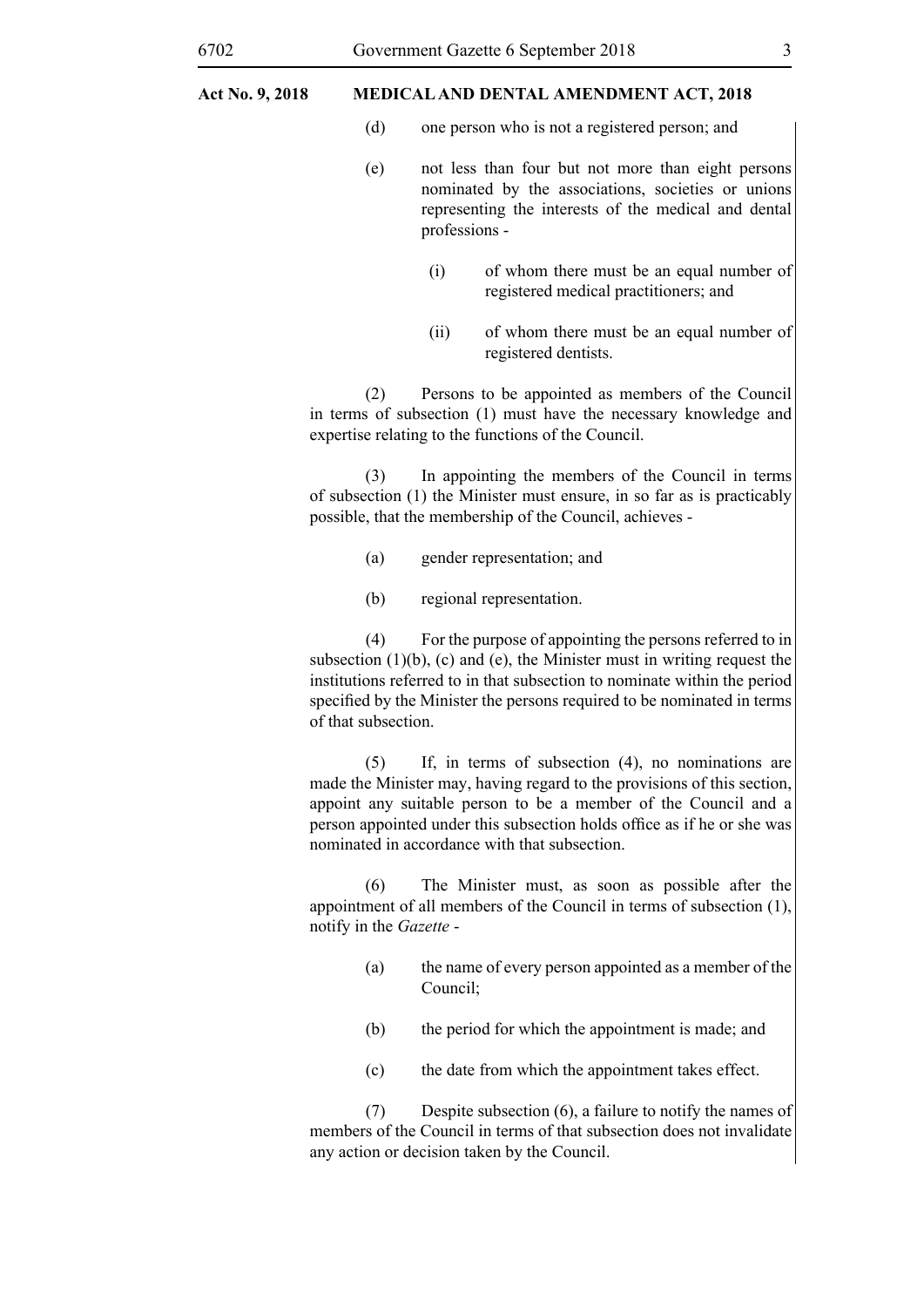#### **Act No. 9, 2018 MEDICAL AND DENTAL AMENDMENT ACT, 2018**

(8) A member of the Council holds office for a period of five years and is eligible for re-appointment or re-nomination, as a member at the expiration of that period.

(9) The Minister may by notice in the *Gazette* extend the term of office of a member of the Council.

(10) Before assuming office, a member of the Council must subscribe to the following oath or solemn affirmation before the Minister:

> "*I, ……………………………., do swear or solemnly affirm that, at all times during my term of office as a member of the Medical and Dental Council of Namibia, I will be faithful to the Republic of Namibia and uphold its Constitution and laws, and exercise and perform my powers and functions and further the aims and objects of the Medical and Dental Council to the best of my ability without fear, favour or prejudice. So, help me God / I solemnly affirm"*.".

#### **Amendment of section 9 of Act No. 10 of 2004**

**3.** Section 9 of the Principal Act is amended by the substitution for paragraphs (a) and (b) of subsection (3) of the following paragraphs -

- "(a) Any vacancy on the Council arising from any of the circumstances referred to in subsection (1) or (2), or caused by the death of any member, must be filled in the same manner in terms of section 7 as the person who has vacated his or her office or has died, as the case may be, had been appointed **[or elected, as the case may be,]** to such office.
- (b) If any **[designated or elected member]** member who is nominated in terms of section 7 has vacated his or her office or has died and the **[Vice-Chancellor of the University of Namibia or the profession concerned]** institution concerned **[as the case may be,]** fails or refuses to **[designate or elect,]** nominate within a reasonable period of time a member to the Council as contemplated in paragraph (a), the Minister may appoint, at his or her discretion and in writing, any person as such a member.".

#### **Amendment of section 21 of Act No. 10 of 2004**

**4.** Section 21 of the Principal Act is amended by the substitution for subsection (5) of the following subsection -

"(5) A person conditionally registered in terms of this section may not be appointed, **[or]** elected or nominated as a member of the Council or of a committee of the Council **[, or vote or otherwise participate in the election of the members of the Council]**.".

#### **Amendment of section 59 of Act No. 10 of 2004**

**5.** Section 59 of the Principal Act is amended by the substitution for paragraph (n) of subsection (1) of the following paragraph -